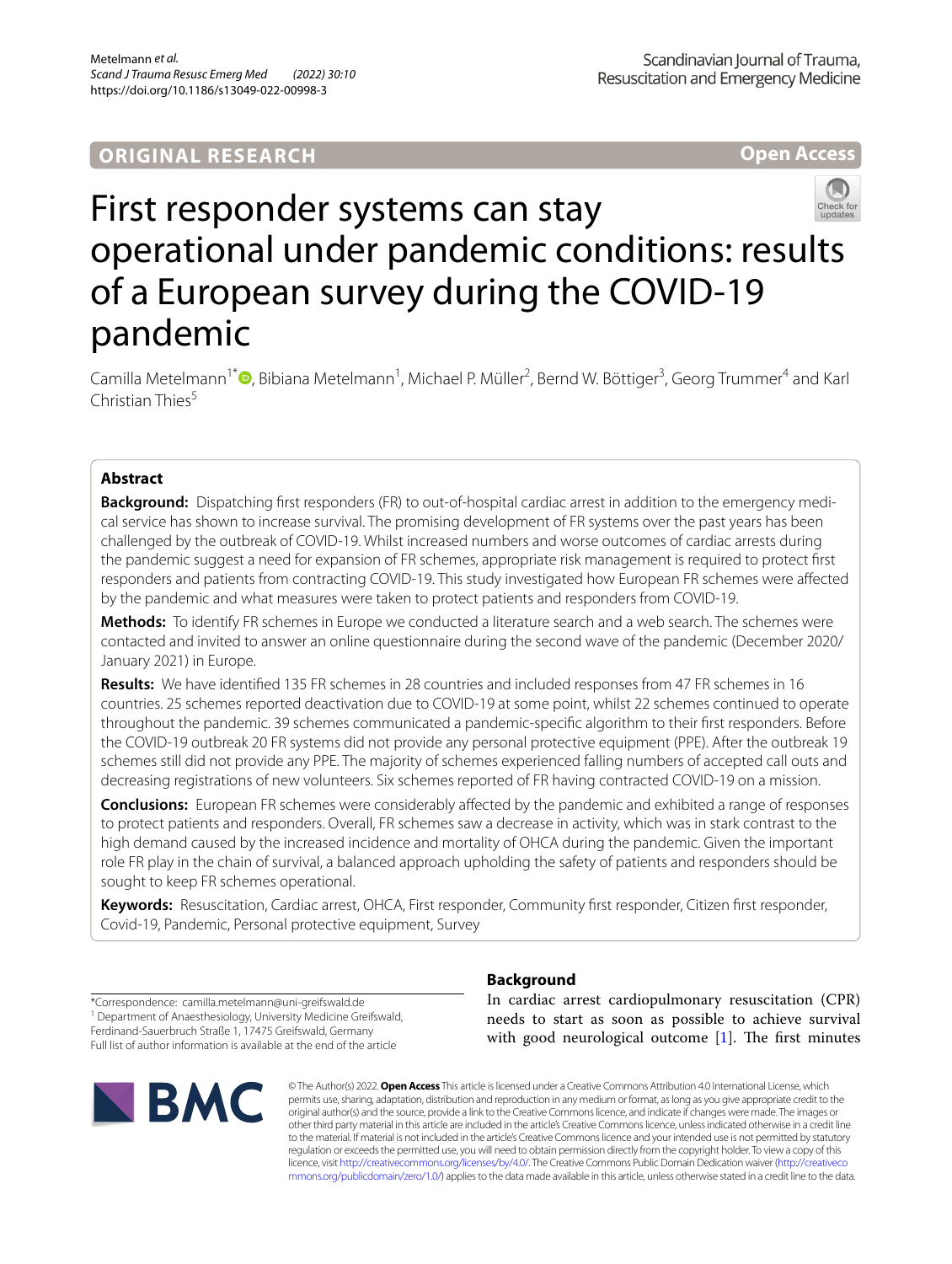of cardiac arrest are of vital importance [[2\]](#page-7-1) and survival can be doubled to tripled, if CPR starts before arrival of the emergency medical service (EMS) [[3,](#page-7-2) [4](#page-7-3)]. During the last decade many diferent systems were implemented to dispatch frst responders (FR) to out-of-hospital cardiac arrests (OHCA) [[5–](#page-7-4)[12\]](#page-8-0). FR are usually alerted by smartphone and arrive earlier on scene than the EMS, leading to an earlier start of CPR [\[6](#page-7-5), [13](#page-8-1)[–15](#page-8-2)]. Approximately half of all European countries have implemented—to some degree—FR schemes [\[16](#page-8-3)] and the number is growing fast. FR schemes are associated with increased survival [\[7](#page-7-6), [17–](#page-8-4)[19](#page-8-5)]. A European registry study indicates, that regions operating such systems have signifcantly higher OHCA survival rates than other European regions [\[16](#page-8-3)]. The American Heart Association guidelines 2020 as well as the European Resuscitation Council (ERC) Guidelines 2021 strongly encourage the implementation of FR systems [[20,](#page-8-6) [21](#page-8-7)].

This promising development of FR systems has been challenged by the outbreak of Coronavirus Disease 19 (COVID-19) [\[22](#page-8-8), [23\]](#page-8-9). The pandemic has affected all links of the chain of survival, which called for operational adaptations to protect patients and responders [\[24](#page-8-10)–[27\]](#page-8-11).

During the pandemic a signifcant increase of OHCA rates were noted  $[28]$  $[28]$ . The incidence correlated closely with peaks of the COVID-19 incidence [\[29](#page-8-13)]. At the same time, bystander initiated CPR decreased signifcantly [\[24](#page-8-10), [30\]](#page-8-14).

During the pandemic survival and favourable neurological outcome after OHCA have decreased [\[31](#page-8-15), [32](#page-8-16)], which would ask for an expansion of frst responder programmes. At the same time however, safety of frst responders and the risk of contracting COVID-19 on a mission must be considered [\[22](#page-8-8), [26,](#page-8-17) [33](#page-8-18), [34\]](#page-8-19). Hence, the benefts of dispatching frst responders have to be balanced against the risk of exposing frst responders and patients to COVID-19 [\[22,](#page-8-8) [34](#page-8-19), [35\]](#page-8-20).

The primary goal of this study was to understand the impact of the pandemic on First Responder schemes throughout Europe. The secondary goal was to scope the measures taken by the operators to minimise the infection risk for patients and responders.

## **Methods**

A questionnaire-based descriptive cross-sectional study was done by members of the ERC Research NET during the second wave of the COVID-19 pandemic in Europe.

#### **Questionnaire**

The questionnaire (Additional file  $1$ ) was developed by the three authors MPM, BM and CM. A content validity analysis of the questionnaire was performed by the authors KCT, BB and GT. The questionnaire was circulated in English and consisted of 37 single-choice, multiple-choice, as well as open-phrased questions. The questionnaire captured general characteristics of the participating FR schemes, information on the impact of the pandemic on the schemes and their corresponding reactions to COVID-19.

## **Participants**

Our search strategy included all 53 European countries, as defned by the World Health Organization. FR schemes were identifed in a two-step approach: First by a literature search for publications on European FR schemes, that dispatch frst responders to OHCA. Metadata about the publications and the corresponding authors were collected. Second, an extensive internet search for FR systems was performed for each European country.

Our literature search revealed 49 researchers from 18 countries. The internet search identified 135 responder systems in 28 countries (53% of all European countries). Additional file [2](#page-7-8) presents a break-down of the results. A total of 206 invitations were sent. If systems provided more than one person as contact on their web pages, all were contacted. Hence, the number of invitations sent exceeded the sum of identifed researchers and FR systems.

## **Exclusion criteria**

Responses from FR systems that were not fully implemented at the time of the survey were excluded. Responses from outside Europe were excluded. Incomplete replies were also excluded if key questions regarding COVID-19-management were not answered. We have only included one response per scheme. If more than one response per scheme was received, we checked the questionnaires for consistency and omitted diverging answers.

#### **Distribution of questionnaire**

The online platform SurveyMonkey was used. Personalised invitations were sent via email. The study was conducted over a two-month period from December 11th 2020 to February 11th 2021. To increase the response rate, a reminder was sent on January 16th 2021 to all schemes, that had not answered  $(n=84)$ .

## **Data analysis**

Descriptive statistics (absolute and relative frequency) were used to evaluate individual questionnaire items. Answers given to open questions were either directly quoted or processed using quantitative content analysis.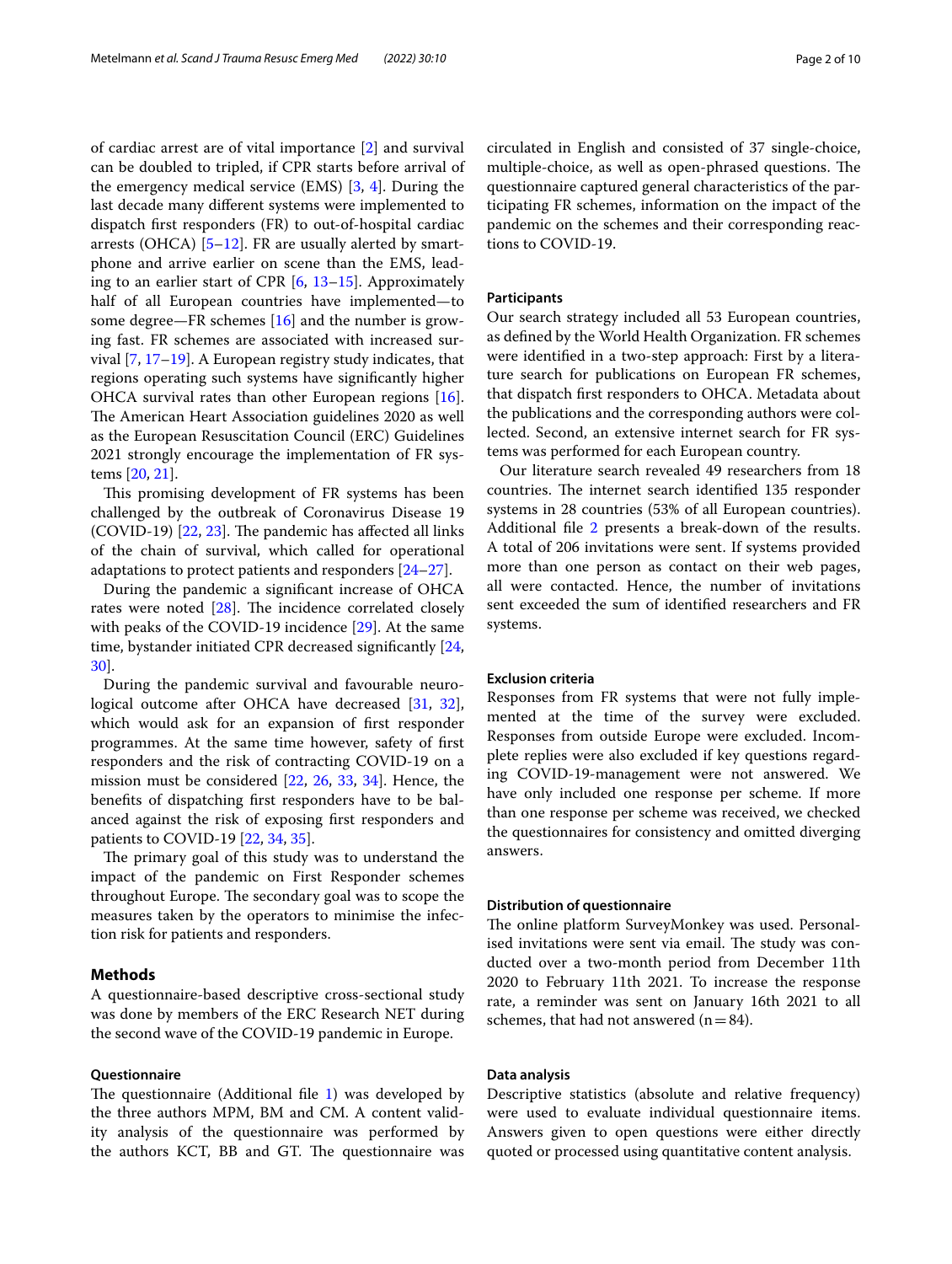## **Results**

We received 55 responses from 135 FR systems in 18 countries, resulting in a response rate of 41%. Eight responses were excluded from further analyses: one scheme was not located within Europe; one region had not fully implemented a FR system at the time of the survey; four participants did not answer key questions of the questionnaire; and for two schemes more than one response was received.

Responses from 47 regions in 16 European countries (35% of all contacted FR systems) were included in the analysis (Table [1\)](#page-3-0).

As illustrated in Table [2](#page-4-0), FR schemes are organised diferently throughout Europe: We found heterogenous alerting modes, varying minimum qualifcations of frst responders as well as difering maximum numbers of first responders dispatched per mission. There also was no uniform approach regarding the use of automated external defbrillators (AED).

#### **Impact of the pandemic on FR systems**

Out of the 47 schemes, 25 (53%) reported, that they had deactivated their system due to COVID-19 at some point but 22 (47%) continued without a break. While most systems stopped in March 2020 at the beginning of the frst wave, one system continued but stopped in October 2020 with rise of the second wave. Two systems stopped again at the beginning of the second wave (Fig. [1](#page-4-1)). The duration of deactivation differs: some stopped for one or two months, others continued to be suspended at the time of the survey (December 2020 till February 2021). Reasons for stopping the system were described as lack of knowledge about the new virus, the perceived high risk of transmission as well as lack of personal protective equipment (PPE). While 21 FR schemes reported falling numbers of accepted call outs compared to the 3 months prior to the pandemic, 10 did not see a change and 2 reported an increase. 10 FR schemes could not say whether there was a change in their response rate. Similarly, 18 FR schemes saw fewer registrations of new volunteers since beginning of the pandemic. 13 reported no change and 5 reported an increase of applications. 8 did not know. Some schemes reported, that despite provision of adequate PPE a large percentage of FR stopped responding to alerts.

Out of the 47 responding schemes, six (13%) were aware of responders, that contracted COVID-19 on a mission. Two (4%) systems were aware of cases within their scheme, in which frst responders transmitted COVID-19 during a mission. Six regions (13%) reported, that their COVID-19 management was criticised.

## **Protective measures during the pandemic**

Respondents reported a mixed incidence of COVID-19 cases per 100,000 inhabitants within the week preceding the survey, ranging from 3 to 1500 cases (median 209).

While 36 systems (77%) reported a uniform approach within their scheme, one system reported diferent incident based regional approaches during the COVID-19-pandemic.

In the wake of the pandemic 31 FR schemes (66%) changed their general management to ensure the safety of their responders. Reported measures were: providing health and safety information on COVID-19; issuing PPE; switching to hands-only CPR; not dispatching to patients with suspected/confrmed COVID-19; limiting the range of indication for FR; reducing the number of responders dispatched per mission, or excluding frst responders at risk (e.g. age or diseases), and shortening the time at scene. To achieve this, a closer collaboration with the EMS was sought. FR were encouraged to perform an individual risk assessment and to reject alarms, if they felt sick or had any concerns regarding their own health. Many FR schemes put a stronger focus on information of their responders and reported expanding eLearning or sending non-critical notifications offering advice/information on COVID-19 through their app systems. Some schemes have intensifed fund raising to allow for provision of PPE.

To reduce rescuers' exposure risk, eight systems (17%) have limited the number of frst responders dispatched to an OHCA.

The personal equipment issued to FRs differed (Fig. [2](#page-5-0)). Gloves were supplied by 25 (53%) systems before and 24 (51%) after COVID-19 outbreak. Increased provision of surgical face masks, protection glasses, face shields or equivalent, and protection gowns was reported. FFP2 or FFP3 masks (fltering face piece; high performance face masks complying with European Standard EuroNorm 149) were introduced after the COVID-19 outbreak in 18 (38%) schemes. Further equipment issued were plastic aprons, vests, laryngeal tubes and also hand disinfectant. No personal equipment was provided by 20 systems (43%) before COVID-19 outbreak and 19 systems (40%) after the outbreak.

Twenty-four (51%) schemes reported, that their responders had received instructions on the use of personal protective equipment (PPE). Thirty-nine (83%) systems communicated a pandemic-specifc algorithm to their responders. Thirty-eight (81%) of these algorithms were based on ERC COVID-19 guidelines [[34\]](#page-8-19) or other official guidelines.

Table [3](#page-5-1) illustrates the diferent approaches during the pandemic in relation to a scheme's percentage of frst responders employed in health care. Systems with a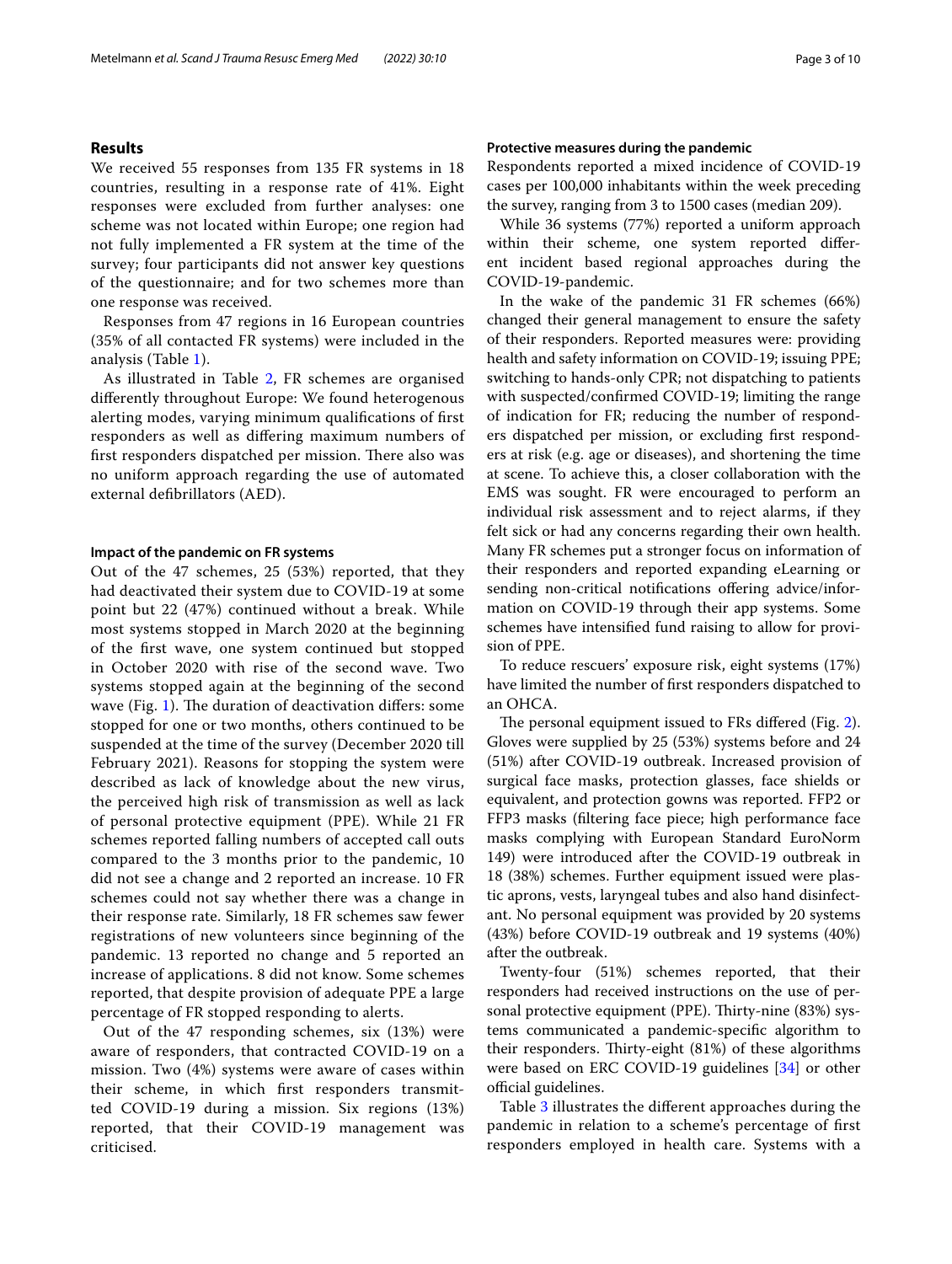## <span id="page-3-0"></span>**Table 1** Countries and regions, from which first responder systems responded to the survey

| Country                             | Region                      | Number of km <sup>2</sup><br>covered | <b>Number of inhabitants</b><br>covered | Number<br>of first<br>responders |
|-------------------------------------|-----------------------------|--------------------------------------|-----------------------------------------|----------------------------------|
| Albania                             | Tirana                      | 502                                  | 800,000                                 | 68                               |
| Austria                             | Vienna                      | 415                                  | 1,900,000                               | n.a                              |
| Belgium                             | Hoogstraten                 | 105                                  | 21,000                                  | 250                              |
| Denmark                             | Nationwide                  | 42,944                               | 5,800,000                               | 103,658                          |
|                                     | Southern Denmark            | 12,191                               | 1,223,000                               | 500                              |
|                                     | Faroe Islands               | 1190                                 | 53,000                                  | 289                              |
| Finland                             | Pirkanmaa                   | 14,000                               | 515,000                                 | 50 units*                        |
| France                              | Moselle                     | 6216                                 | 1,000,000                               | 2100                             |
| Germany                             | Aachen                      | 160                                  | 250,000                                 | 1255                             |
|                                     | Berlin                      | 792                                  | 3,700,000                               | 4000                             |
|                                     | Bielefeld                   | 258                                  | 330,000                                 | 600                              |
|                                     | Duisburg                    | 233                                  | 495,000                                 | 260                              |
|                                     | Emsland                     | 3700                                 | 481,000                                 | 1900                             |
|                                     | Freiburg/ Breisgau          | 1531                                 | 493,000                                 | 1010                             |
|                                     | Groß-Gerau (county)         | 453                                  | 270,000                                 | 300                              |
|                                     | Gütersloh (county)          | 968                                  | 366,000                                 | 750                              |
|                                     | Hochsauerlandkreis          | 1960                                 | 259,777                                 | 743                              |
|                                     | Peine (county)              | 535                                  | 135,000                                 | 200                              |
|                                     | Osnabrück (city and county) | 2200                                 | 520,000                                 | 1400                             |
|                                     | Stormarn (county)           | 766                                  | 250,000                                 | 2 units                          |
|                                     | Vorpommern-Greifswald       | 3927                                 | 235,623                                 | 411                              |
| Ireland                             | Nationwide                  | 70,000                               | 4,500,000                               | 200                              |
|                                     | Wicklow                     | 202                                  | 5000                                    | 16                               |
| Italy                               | Emilia Romagna              | 22,500                               | 4,400,000                               | 9900                             |
| Luxembourg                          | Nationwide                  | 2500                                 | 630,000                                 | 56 units                         |
|                                     | Luxembourg (city)           | 50                                   | 15,000                                  | 20                               |
| Netherlands                         | Nationwide                  | 41,543                               | 17,440,679                              | 300,000                          |
| Romania                             | Bucharest-Ilfov             | 2000                                 | 5,000,000                               | 3000                             |
| Slovenia                            | Nationwide                  | 5000                                 | 600,000                                 | 3300                             |
| Sweden                              | Region Blekinge             | 3039                                 | 159,684                                 | 2965                             |
|                                     | Region Kronoberg            | 8466                                 | 199,886                                 | 2141                             |
|                                     | Region Östergötland         | 10,562                               | 467,095                                 | 4118                             |
|                                     | Region Sörmland             | 6060                                 | 299,101                                 | 3712                             |
|                                     | Region Stockholm            | 6519                                 | 2,389,923                               | 24,487                           |
|                                     | Region Västmanland          | 5146                                 | 277,074                                 | 3118                             |
|                                     | Region Västra Götaland      | 23,942                               | 1,733,574                               | 19,167                           |
| Switzerland                         | Basel-city and Baselland    | 550                                  | 500,000                                 | 1417                             |
|                                     | Bern                        | 5960                                 | 1,000,000                               | 2400                             |
|                                     | Geneva                      | 16                                   | 500,000                                 | 975                              |
|                                     | Kanton St. Gallen           | 2031                                 | 510,000                                 | 500                              |
|                                     | Obwalden                    | 400                                  | 30,000                                  | 150                              |
|                                     | Ticino Region               | 2812                                 | 360,000                                 | 4500                             |
|                                     | Wallis                      | 5200                                 | 350,000                                 | 1200                             |
| United Kingdom of Great Britain and | Bassetlaw                   | 638                                  | 120,000                                 | 30 units                         |
| Northern Ireland                    | Northamptonshire            | 16,000                               | 500,000                                 | 35 units                         |
|                                     | Surrey                      | 225                                  | 323,960                                 | 8 units                          |
|                                     | Woking, Surrey              | 20                                   | 100,000                                 | 10 units                         |

n.a. indicates "not answered"; \* some regions stated number of "frst responder units" instead of number of participants. "Units" often represent one car/shift; all numbers were provided by survey participants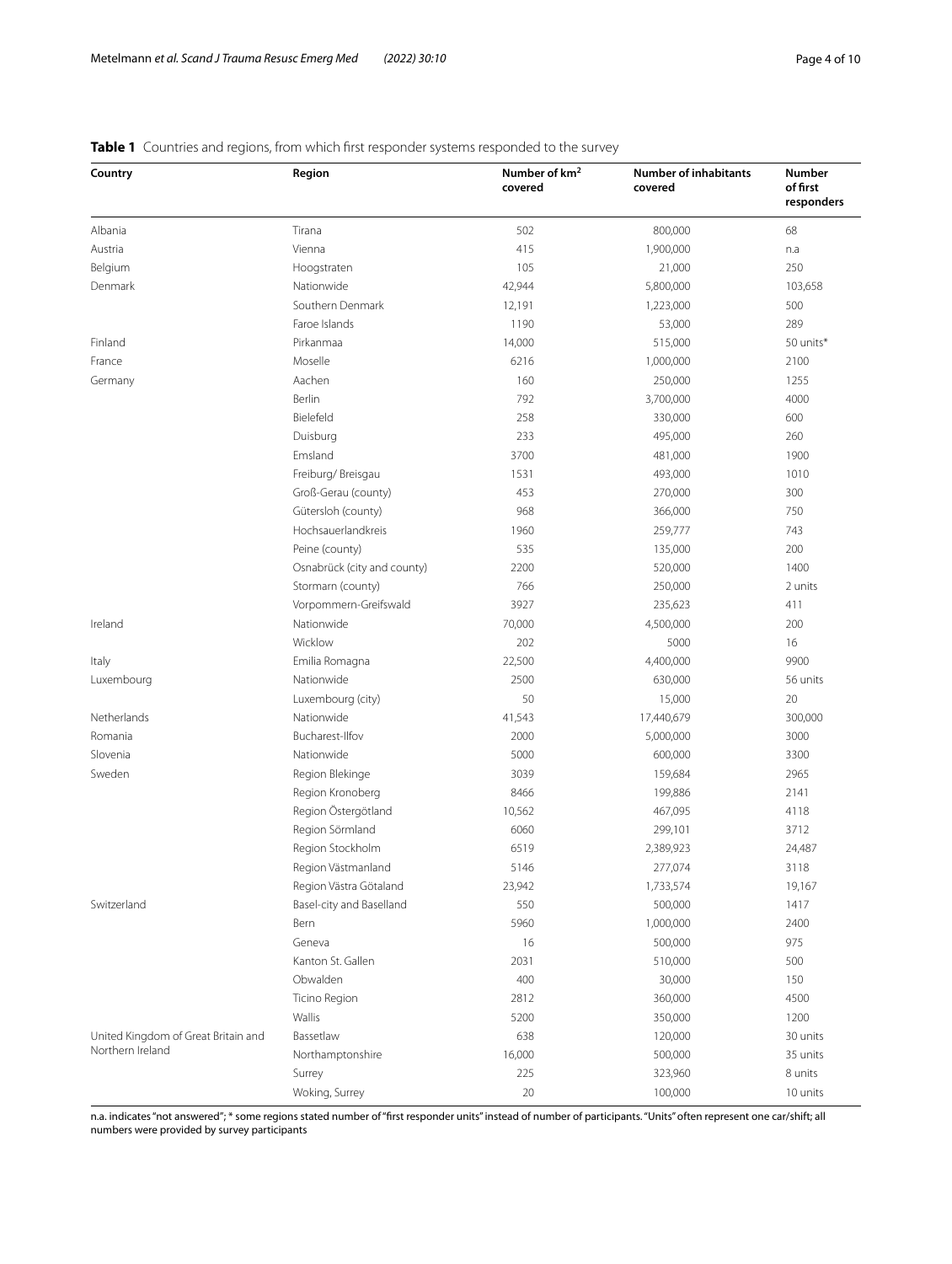<span id="page-4-0"></span>

|  | Table 2 Characteristics of first responder systems |  |  |  |
|--|----------------------------------------------------|--|--|--|
|--|----------------------------------------------------|--|--|--|

| Question                                                               | Answer                                                  | n        | $\%$           |
|------------------------------------------------------------------------|---------------------------------------------------------|----------|----------------|
| How do you alert the first responders?                                 | Telephone alerting system                               | 2        | $\overline{4}$ |
|                                                                        | Pager                                                   |          | 2              |
|                                                                        | SMS alerting system                                     | 5        | 11             |
|                                                                        | Smartphone based alerting system                        | 31       | 66             |
|                                                                        | Combination of SMS and smartphone based alert           |          | 15             |
|                                                                        | Other <sup>§</sup>                                      |          | 2              |
| What's the minimum qualification of your first responders?             | No specific qualification                               | 3        | 6              |
|                                                                        | BLS course or first aid course or equivalent            | 38       | 81             |
|                                                                        | Higher than BLS (e.g. nurse, medical doctor, paramedic) | 6        | 13             |
| What is the maximum number of responders you dispatch per<br>mission?* |                                                         | 3        | 7              |
|                                                                        | $2 - 3$                                                 | 20       | 45             |
|                                                                        | $4 - 5$                                                 | 6        | 14             |
|                                                                        | $6 - 10$                                                | $\Omega$ | $\Omega$       |
|                                                                        | $11 - 20$                                               | ξ        | 7              |
|                                                                        | >20                                                     | 11       | 25             |
|                                                                        | I don't know                                            |          | $\overline{2}$ |
| Do you dispatch responders to fetch AED?*                              | Yes                                                     | 26       | 62             |
|                                                                        | No                                                      | 16       | 38             |

 $\degree$  Due to missing answers n does not always add up to 47;  $\degree$  Pager plus SMS



<span id="page-4-1"></span>lower percentage of FR employed in health care had a higher tendency to recommend hands-only-CPR prior to COVID-19, teach FR how to use PPE and communicate a pandemic-specifc algorithm.

## **Discussion**

Dispatching frst responders to OHCA strengthens the chain of survival and increases the likelihood of good neurological outcome  $[18, 19, 36]$  $[18, 19, 36]$  $[18, 19, 36]$  $[18, 19, 36]$  $[18, 19, 36]$  $[18, 19, 36]$  $[18, 19, 36]$ . This study illustrates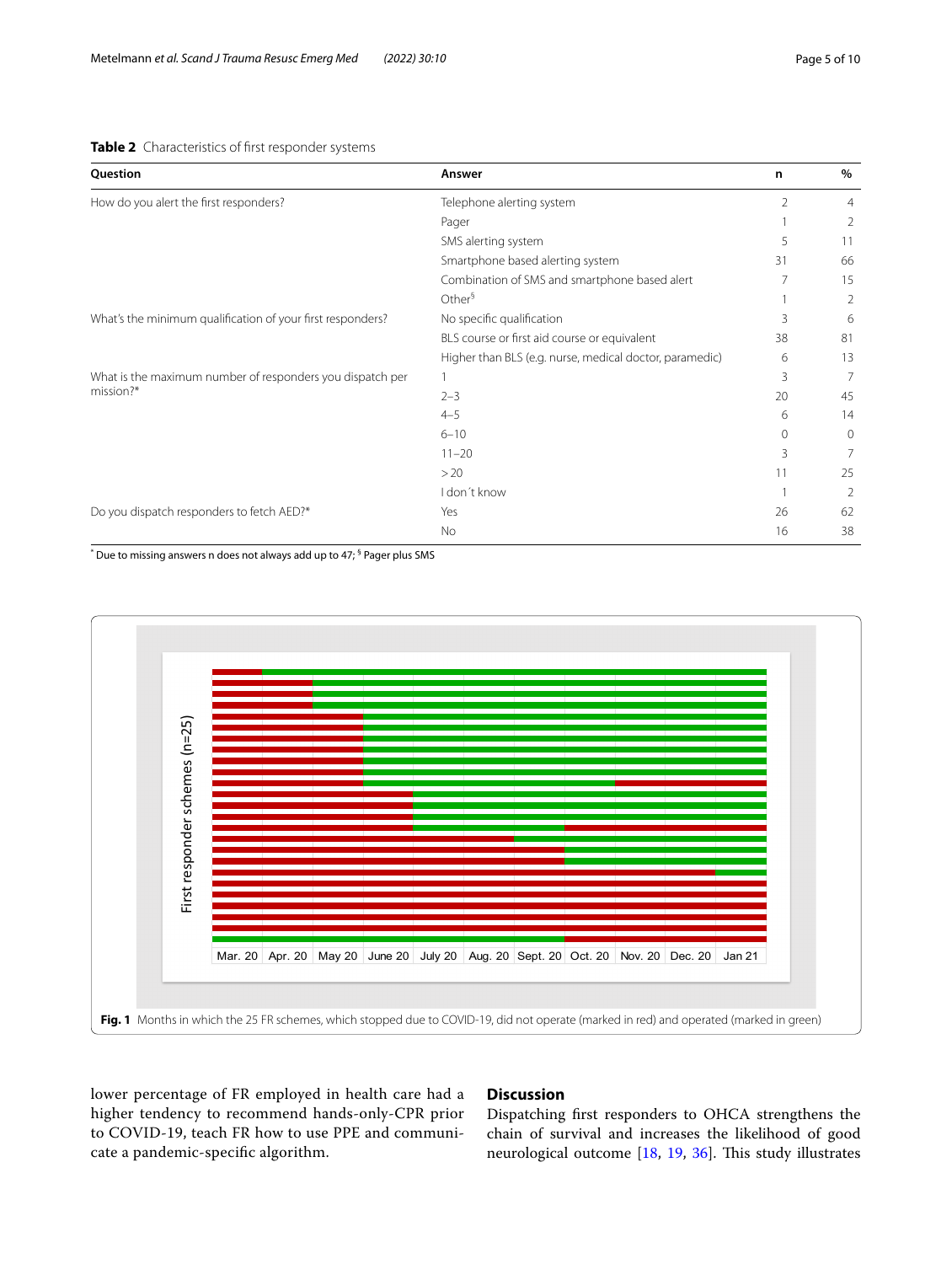

<span id="page-5-1"></span><span id="page-5-0"></span>**Table 3** Strategies chosen in relation to regions' percentage of first responders employed in health care

|                                                                                  |                                                     | How many of your responders are<br>employed in health care? |                |                             |   |
|----------------------------------------------------------------------------------|-----------------------------------------------------|-------------------------------------------------------------|----------------|-----------------------------|---|
|                                                                                  |                                                     |                                                             |                | $< 25\%$ 25-50% 50-75% >75% |   |
| Number of FR regions                                                             |                                                     | 17                                                          | 9              | 12                          | 4 |
| Did you recommend hands-only-CPR to your first<br>responders prior to COVID-19?* | Yes                                                 | 9                                                           | $\overline{4}$ | 3                           |   |
|                                                                                  | Yes, but only to untrained first responders         |                                                             |                |                             |   |
|                                                                                  | <b>No</b>                                           | 5                                                           | 3              | 8                           |   |
| Did you teach your first responders how to use personal<br>protective equipment? | Yes, we sent them information material/links/videos | 10                                                          | 3              |                             |   |
|                                                                                  | Yes, we have provided hands-on training             |                                                             |                |                             |   |
|                                                                                  | <b>No</b>                                           | 10<br>5                                                     |                |                             |   |
| Was the system deactivated due to COVID-19 at any<br>point?                      | Yes                                                 | 10                                                          | 4              | 8                           |   |
|                                                                                  | <b>No</b>                                           |                                                             | 5              | 4                           |   |
| Was a pandemic-specific algorithm communicated to the<br>first responders?*      | Yes                                                 | 14                                                          | 9              | 12                          |   |
|                                                                                  | No.                                                 |                                                             | $\Omega$       | $\Omega$                    |   |

5 FR regions did not indicate their percentage of FR employed in health care. \*diferences to n=42 are caused by missing answers

the impact of the pandemic on FR schemes and gives an overview over the corresponding measures taken to mitigate the risks for responders and patients. There is a remarkable diversity between frst responder schemes in Europe [[5,](#page-7-4) [10–](#page-8-23)[12,](#page-8-0) [37](#page-8-24)]: diferent minimum qualifcation of responders, diferent percentages of professional health care providers within the schemes, diferent modes of activation, diferent maximum numbers of FR dispatched per mission and diferent approaches to AED use. It is therefore not surprising that frst responder systems took diferent approaches, when faced with COVID-19 [\[22](#page-8-8), [38\]](#page-8-25). One system even took diferent regional measures (based on COVID-19 incidence) within their scheme. To reduce risk of transmission, three major strategies were identifed: (i) suspension of the system, (ii) reduction of number of exposed responders (by reducing the number of FR dispatched and/or limiting the indications for deployment to OHCA and unconsciousness) and (iii) provision of PPE. A combination of these strategies was often chosen. Several systems paused operations for some time to distribute PPE. Timepoints chosen for reopening difered. PPE issued varied between schemes and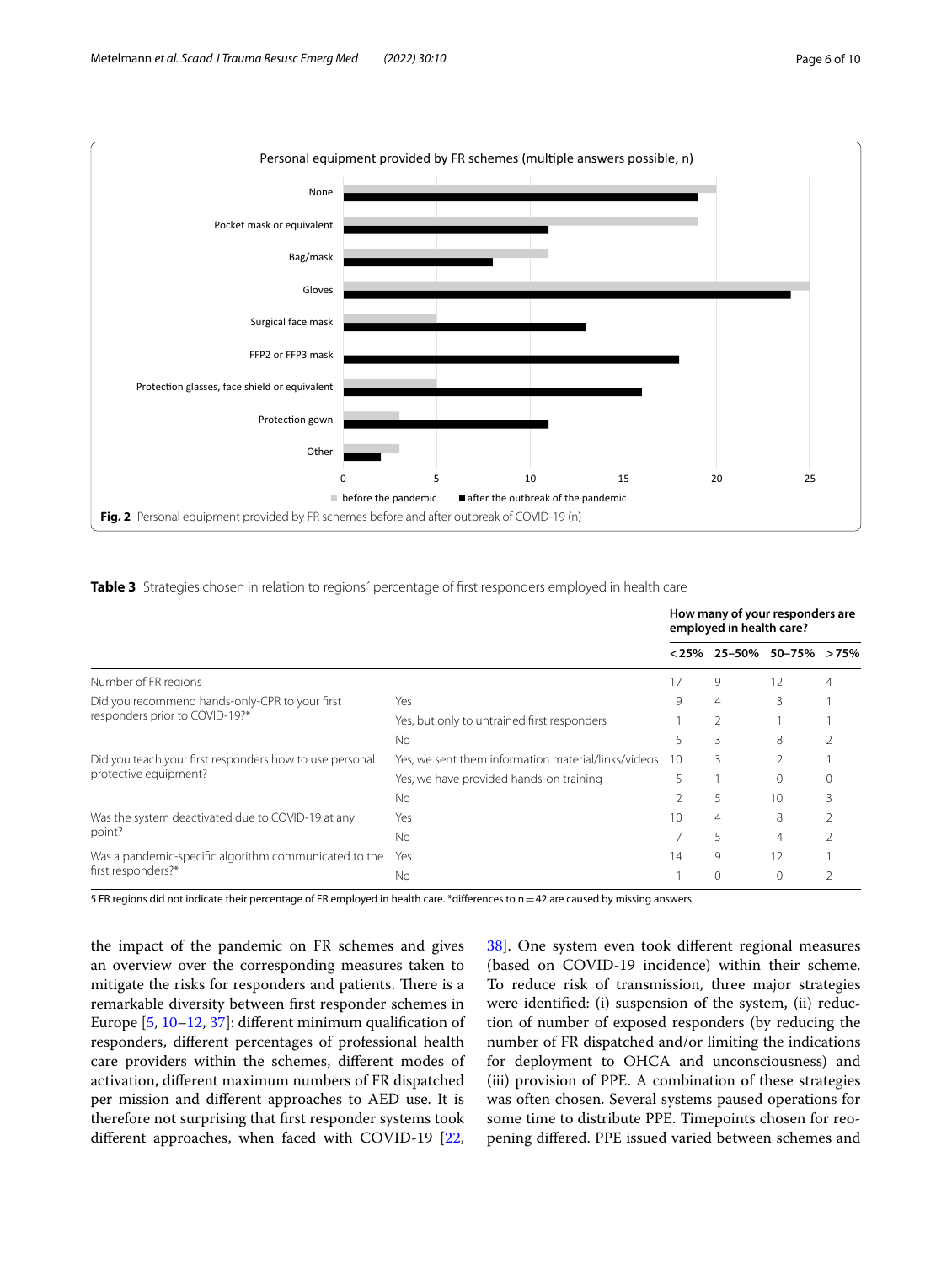only some systems provided information or training on the use of PPE. Systems working with both professional frst responders (fre fghters and police) as well as lay citizen often diferentiated their management between these groups. Most systems communicated pandemicspecific algorithms to their responders. These algorithms were nearly always based on the ERC COVID-19 guideline [\[34](#page-8-19)] or national guidelines.

The need to teach FR how to use PPE and to communicate a pandemic-specifc algorithm appeared to be less, when the majority of FR were health professionals. However, in a survey conducted among Italian physicians, nearly half of them stated, that the information on the use of PPE they had received, was not sufficient [[39\]](#page-8-26). Half of the schemes with more than 75% of FR being health care professionals, deactivated the systems during the pandemic. This could have been done to protect this scarce workforce from contracting COVID-19, or because their presence was urgently needed at their primary workplace.

The pandemic had a negative impact on numbers of accepted call outs and new FR registrations  $[40]$  $[40]$ . The willingness of laypersons to perform CPR decreased during the pandemic, whereas provision of PPE counterbalanced this efect [\[41](#page-8-28)].

The dynamic situation and wide variety in local COVID-19 incidences (3–1500 cases per 100,000 inhabitants within the week preceding the survey) requires protocols to be tailored to the local conditions. Protocols and procedures should be evaluated and adapted regularly in line with the regional epidemiology and evolving scientifc evidence [[22,](#page-8-8) [34,](#page-8-19) [42,](#page-8-29) [43\]](#page-9-0). In the prehospital environment COVID-19-status is mostly unknown [\[26](#page-8-17)]. COVID-19 infections are not easy to detect, because initial symptoms are unspecifc and only occur after an incubation period; in young and healthy persons symptoms can even be inapparent [\[43–](#page-9-0)[45\]](#page-9-1). Despite all precautionary measures, the risk of contracting COVID-19 during CPR cannot be eliminated [\[46\]](#page-9-2). Several systems reported that they are aware of frst responders, who contracted or transmitted COVID-19 during a mission. Therefore, responders should be fully vaccinated and provided with PPE [\[34](#page-8-19), [47](#page-9-3), [48\]](#page-9-4).

The results of our study demonstrate a huge variation in impact of the pandemic on FR schemes and correspondingly a huge variation in precautionary measures for providers and patients; however, these variations are not only caused by the heterogeneity of the responder systems, but also by a comprehensible lack of knowledge around the new viral disease, lack of experience in dealing with highly contagious infectious diseases, and a lack of guidance on how to deal with this unprecedented challenge  $[49]$  $[49]$ . This led the majority of systems to suspend their operations at some point. However, the soaring rate of OHCA, the plummeting outcomes as well as the decreased rate of bystander CPR during the pan-demic require the FR systems to remain operational [\[38](#page-8-25)]. The examples of 'good practice' we have found amongst the respondents demonstrate that the infection risk can be managed and that the challenges the pandemic poses to FR schemes could be overcome  $[35]$ . The majority of FR schemes reported that they experienced no criticism regarding their management during COVID-19.

With the current knowledge of COVID-19 we recommend that only fully vaccinated responders should be dispatched, that they should be issued with PPE, particularly FFP2 masks, face shields or goggles and gloves. Special resuscitation training focusing on the particularities of the modifed COVID-19 CPR algorithm should be made available for all responders. PCR testing of all cardiac arrest victims treated by FR should be mandatory. There also should be a continuous regional risk assessment for FR schemes taking local spread and virus variants into consideration.

## **Limitations**

Due to the dynamic nature of the pandemic our research was done in English, which has most likely introduced a language bias. We assume that many frst responder systems may not have published in English nor have a web presence in English and therefore remained undetected by our search.

Additionally, our invitations as well as the survey itself were in English. This could have led to reduced participation and underrepresentation of non-english speakers. Nevertheless, most helpful responses could be collected from 18 countries. A response rate of 41% is common for an online survey among health care professionals [[50\]](#page-9-6). Due to search strategy used, organisations or mail addresses might have been identifed, which were no longer in operation.

When scrutinising the results, it has to be kept in mind, that each FR scheme is weighted equally and that we made no adjustments for the numbers of frst responders or inhabitants covered by each system. Additionally, out of the 47 included FR schemes thirteen were located in Germany, seven in Sweden and seven in Switzerland. These three countries represent 57% of all responses. While this overrepresentation might decrease the external validity, it refects the current situation, that in most European countries several FR schemes co-exist and are organised and managed independently from each other. Since FR systems reacted diferently to COVID-19 even within one country, the data are presented separately for each FR system and not on a national level.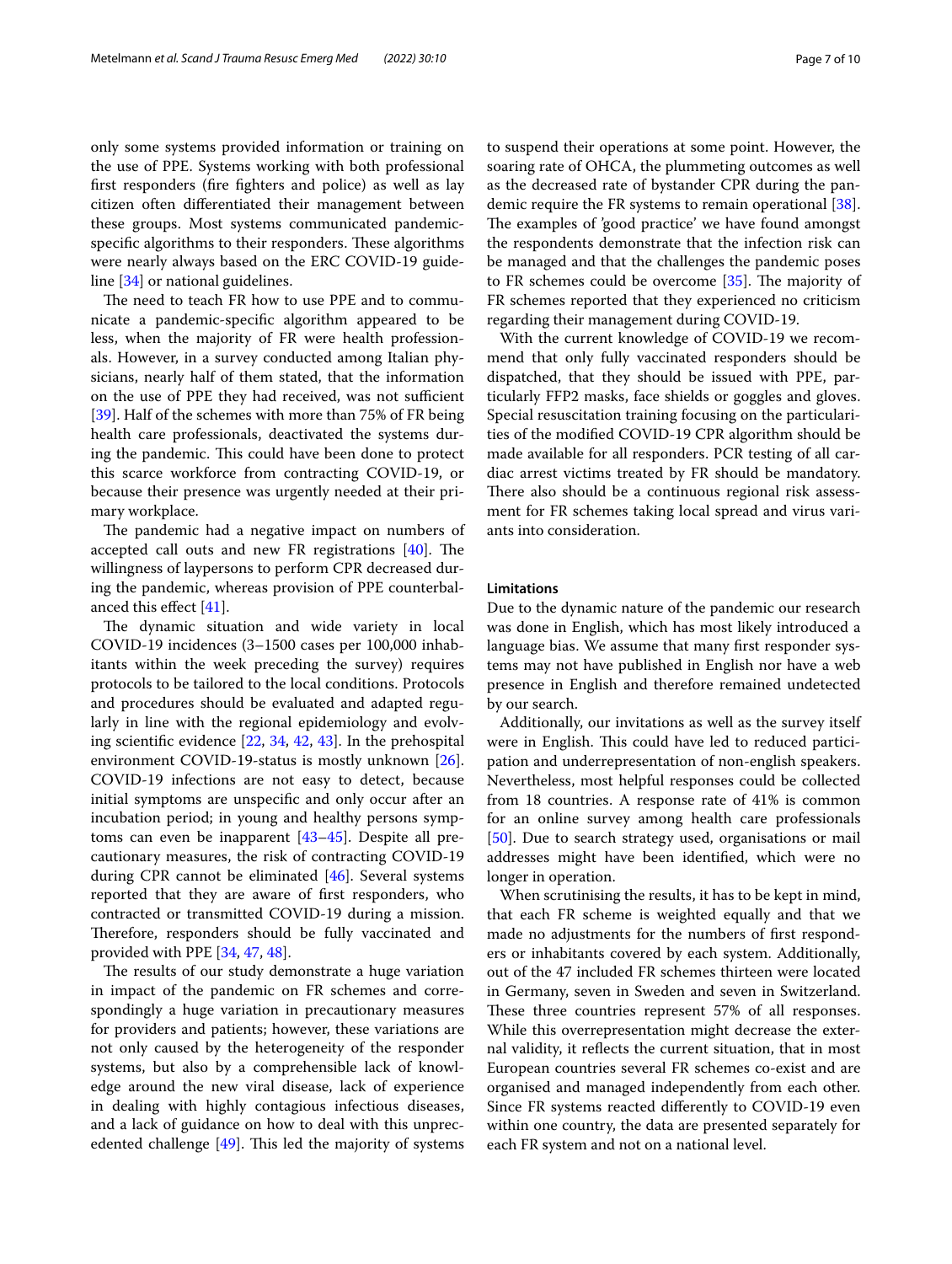## **Conclusions**

First responder systems are organised and operate in different ways throughout Europe. The unprecedented spread of the pandemic has led the majority of FR schemes to pause operations to protect responders and patients. The ever-evolving knowledge about COVID-19 has not allowed to develop a universal strategy for frst responder schemes. Nevertheless, we have identifed approaches that could serve as templates of good practice and help to keep FR schemes operational throughout the pandemic.

#### **Abbreviations**

CPR: Cardiopulmonary resuscitation; COVID-19: Coronavirus Disease 19; EMS: Emergency medical service; ERC: European Resuscitation Council; FFP 2 or FFP 3 mask: Filtering face piece mask category 2 or 3; FR: First responders; OHCA: Out-of-hospital cardiac arrest; PPE: Personal protective equipment.

#### **Supplementary Information**

The online version contains supplementary material available at [https://doi.](https://doi.org/10.1186/s13049-022-00998-3) [org/10.1186/s13049-022-00998-3](https://doi.org/10.1186/s13049-022-00998-3).

## <span id="page-7-8"></span><span id="page-7-7"></span>**Additional fle 1**: Questionnaire

**Additional fle 2**: European countries with identifed frst responder systems

#### **Acknowledgements**

This work was done within the ERC Research NET. The authors would like to thank all participants, who responded to the survey. This work is dedicated to all frst responders and to our patients.

#### **Authors' contributions**

All authors have made substantial contributions to the conception and design of the study. MPM came up with the idea. The questionnaire was developed by BM, CM, MPM and revised by KCT, GT and BWB. Identifcation of frst responder systems was mainly done by CM and BM. Acquisition of data was led by BM and CM. Analysis and interpretation of data was done by all authors. CM and BM wrote the frst draft and all authors revised it critically for important intellectual content. All authors approved of the fnal version to be submitted.

#### **Funding**

Open Access funding enabled and organized by Projekt DEAL. The study and publication costs were supported by the Department of Anaesthesiology of University Medicine Greifswald.

#### **Availability of data and materials**

Data generated and analysed during this study are included in this published article. Raw data are available from the corresponding author on reasonable request.

## **Declarations**

#### **Ethics approval and consent to participate**

The study and questionnaire were approved by the institutional Ethics Committee of the University Medicine Greifswald (BB 177/20). Study participation was facultative. Participants were informed that answering the questionnaire indicated their consent to participate in the study.

#### **Consent for publication**

Not applicable.

#### **Competing interests**

All authors are members of the German Resuscitation Council (GRC). BWB is treasurer of the European Resuscitation Council (ERC), Chairman of the German Resuscitation Council (GRC), Member of the, Advanced Life Support (ALS) Task Force of the International Liaison Committee on Resuscitation (ILCOR), Member of the Executive Committee of the German Interdisciplinary Association for Intensive Care and Emergency Medicine (DIVI), Founder of the "Deutsche Stiftung Wiederbelebung", Federal Medical Advisor of the German Red Cross (DRK), Co-Editor of "Resuscitation", Editor of the journal "Notfall + Rettungsmedizin", Co-Editor of the Brazilian Journal of Anesthesiology. He received fees for lectures from the following companies: Forum für medizinische Fortbildung (FomF), Baxalta Deutschland GmbH, ZOLL Medical Deutschland GmbH, C.R. Bard GmbH, GS Elektromedizinische Geräte G. Stemple GmbH, Novartis Pharma GmbH, Philips GmbH Market DACH, Bioscience Valuation BSV GmbH. MPM is chair of the charity organisation "Region of Lifesavers", member of the Executive Committee of the German Resuscitation Council (GRC) and holds shares at SmartResQ ApS. CM, BM, KCT and GT declare that they have no further competing interest.

#### **Author details**

<sup>1</sup> Department of Anaesthesiology, University Medicine Greifswald, Ferdinand-Sauerbruch Straße 1, 17475 Greifswald, Germany. <sup>2</sup>Department of Anaesthesiology, Intensive Care and Emergency Medicine, St. Josefskrankenhaus, Sautierstraße 1, 79104 Freiburg im Breisgau, Germany. <sup>3</sup>Department of Anaesthesiology and Intensive Care Medicine, Faculty of Medicine and University Hospital Cologne, Kerpener Straße 62, 50937 Köln, Germany. 4 <sup>4</sup>Department of Cardiac and Vascular Surgery, University Cardiac Centre Freiburg – Bad Krozingen, Hugstetter Straße 55, 79106 Freiburg, Germany. 5 <sup>5</sup>Klinik für Anästhesiologie, EvKB, Universitätsklinikum OWL der Universität Bielefeld, Campus Bielefeld-Bethel, Burgsteig 13, 33617 Bielefeld, Germany.

## Received: 30 December 2021 Accepted: 2 February 2022 Published online: 19 February 2022

#### **References**

- <span id="page-7-0"></span>1. Olasveengen TM, Semeraro F, Ristagno G, Castren M, Handley A, Kuzovlev A, et al. European Resuscitation Council Guidelines 2021: Basic Life Support. Resuscitation. 2021;161:98–114. [https://doi.org/10.1016/j.resuscitat](https://doi.org/10.1016/j.resuscitation.2021.02.009) [ion.2021.02.009](https://doi.org/10.1016/j.resuscitation.2021.02.009).
- <span id="page-7-1"></span>2. Bürger A, Wnent J, Bohn A, Jantzen T, Brenner S, Lefering R, et al. The efect of ambulance response time on survival following out-of-hospital cardiac arrest: an analysis from the German resuscitation registry. Dtsch Arztebl Int. 2018;115:541–8.<https://doi.org/10.3238/arztebl.2018.0541>.
- <span id="page-7-2"></span>3. Hasselqvist-Ax I, Riva G, Herlitz J, Rosenqvist M, Hollenberg J, Nordberg P, et al. Early cardiopulmonary resuscitation in out-of-hospital cardiac arrest. N Engl J Med. 2015;372:2307–15. [https://doi.org/10.1056/NEJMoa1405](https://doi.org/10.1056/NEJMoa1405796) [796.](https://doi.org/10.1056/NEJMoa1405796)
- <span id="page-7-3"></span>4. Rajan S, Wissenberg M, Folke F, Hansen SM, Gerds TA, Kragholm K, et al. Association of bystander cardiopulmonary resuscitation and survival according to ambulance response times after out-of-hospital cardiac arrest. Circulation. 2016;134:2095–104. [https://doi.org/10.1161/CIRCU](https://doi.org/10.1161/CIRCULATIONAHA.116.024400) [LATIONAHA.116.024400.](https://doi.org/10.1161/CIRCULATIONAHA.116.024400)
- <span id="page-7-4"></span>5. Scquizzato T, Burkart R, Greif R, Monsieurs KG, Ristagno G, Scapigliati A, Semeraro F. Mobile phone systems to alert citizens as frst responders and to locate automated external defbrillators: a European survey. Resuscitation. 2020. <https://doi.org/10.1016/j.resuscitation.2020.03.009>.
- <span id="page-7-5"></span>6. Berglund E, Claesson A, Nordberg P, Djärv T, Lundgren P, Folke F, et al. A smartphone application for dispatch of lay responders to out-of-hospital cardiac arrests. Resuscitation. 2018;126:160–5. [https://doi.org/10.1016/j.](https://doi.org/10.1016/j.resuscitation.2018.01.039) [resuscitation.2018.01.039](https://doi.org/10.1016/j.resuscitation.2018.01.039).
- <span id="page-7-6"></span>7. Caputo ML, Muschietti S, Burkart R, Benvenuti C, Conte G, Regoli F, et al. Lay persons alerted by mobile application system initiate earlier cardiopulmonary resuscitation: a comparison with SMS-based system notifcation. Resuscitation. 2017;114:73–8. [https://doi.org/10.1016/j.resuscitation.](https://doi.org/10.1016/j.resuscitation.2017.03.003) [2017.03.003](https://doi.org/10.1016/j.resuscitation.2017.03.003).
- 8. Phung V-H, Trueman I, Togher F, Orner R, Siriwardena AN. Community frst responders and responder schemes in the United Kingdom: systematic scoping review. Scand J Trauma Resusc Emerg Med. 2017;25:58. [https://](https://doi.org/10.1186/s13049-017-0403-z) [doi.org/10.1186/s13049-017-0403-z.](https://doi.org/10.1186/s13049-017-0403-z)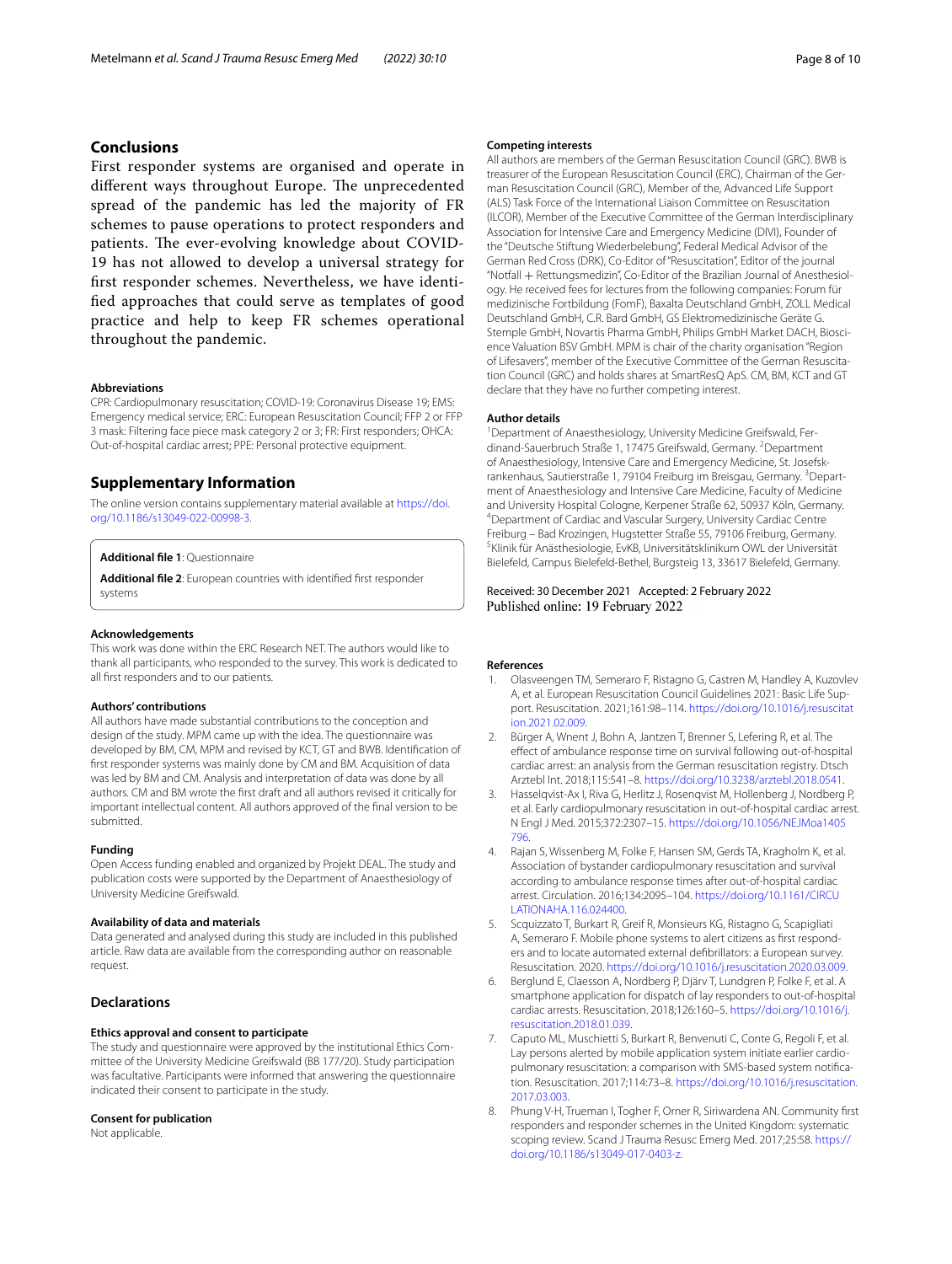- 9. Hasselqvist-Ax I, Nordberg P, Herlitz J, Svensson L, Jonsson M, Lindqvist J, et al. Dispatch of firefighters and police officers in out-of-hospital cardiac arrest: a nationwide prospective cohort trial using propensity score analysis. J Am Heart Assoc. 2017. <https://doi.org/10.1161/JAHA.117.005873>.
- <span id="page-8-23"></span>10. Oving I, Masterson S, Tjelmeland IBM, Jonsson M, Semeraro F, Ringh M, et al. First-response treatment after out-of-hospital cardiac arrest: a survey of current practices across 29 countries in Europe. Scand J Trauma Resusc Emerg Med. 2019;27:112. [https://doi.org/10.1186/s13049-019-0689-0.](https://doi.org/10.1186/s13049-019-0689-0)
- 11. Valeriano A, van Heer S, de Champlain F, Brooks SC. Crowdsourcing to save lives: a scoping review of bystander alert technologies for out-ofhospital cardiac arrest. Resuscitation. 2021;158:94–121. [https://doi.org/10.](https://doi.org/10.1016/j.resuscitation.2020.10.035) [1016/j.resuscitation.2020.10.035.](https://doi.org/10.1016/j.resuscitation.2020.10.035)
- <span id="page-8-0"></span>12. Folke F, Andelius L, Gregers MT, Hansen CM. Activation of citizen responders to out-of-hospital cardiac arrest. Curr Opin Crit Care. 2021. [https://doi.](https://doi.org/10.1097/MCC.0000000000000818) [org/10.1097/MCC.0000000000000818.](https://doi.org/10.1097/MCC.0000000000000818)
- <span id="page-8-1"></span>13. Sarkisian L, Mickley H, Schakow H, Gerke O, Jørgensen G, Larsen ML, Henriksen FL. Global positioning system alerted volunteer frst responders arrive before emergency medical services in more than four out of fve emergency calls. Resuscitation. 2020. [https://doi.org/10.1016/j.resuscitat](https://doi.org/10.1016/j.resuscitation.2019.12.010) [ion.2019.12.010](https://doi.org/10.1016/j.resuscitation.2019.12.010).
- 14. Stroop R, Kerner T, Strickmann B, Hensel M. Mobile phone-based alerting of CPR-trained volunteers simultaneously with the ambulance can reduce the resuscitation-free interval and improve outcome after out-of-hospital cardiac arrest: a German, population-based cohort study. Resuscitation. 2019. <https://doi.org/10.1016/j.resuscitation.2019.12.012>.
- <span id="page-8-2"></span>15. Greif R, Bhanji F, Bigham BL, Bray J, Breckwoldt J, Cheng A, et al. Education, implementation, and teams: 2020 international consensus on cardiopulmonary resuscitation and emergency cardiovascular care science with treatment recommendations. Circulation. 2020;142:S222–83. [https://doi.](https://doi.org/10.1161/CIR.0000000000000896) [org/10.1161/CIR.0000000000000896.](https://doi.org/10.1161/CIR.0000000000000896)
- <span id="page-8-3"></span>16. Oving I, de Graaf C, Masterson S, Koster RW, Zwinderman AH, Stieglis R, et al. European frst responder systems and diferences in return of spontaneous circulation and survival after out-of-hospital cardiac arrest: A study of registry cohorts. The Lancet Regional Health Europe. 2020;1:100004. [https://doi.org/10.1016/j.lanepe.2020.100004.](https://doi.org/10.1016/j.lanepe.2020.100004)
- <span id="page-8-4"></span>17. Pijls RWM, Nelemans PJ, Rahel BM, Gorgels APM. Characteristics of a novel citizen rescue system for out-of-hospital cardiac arrest in the Dutch province of Limburg: relation to incidence and survival. Neth Heart J. 2019;27:100–7. [https://doi.org/10.1007/s12471-018-1215-0.](https://doi.org/10.1007/s12471-018-1215-0)
- <span id="page-8-21"></span>18. Smith CM, Lall R, Fothergill RT, Spaight R, Perkins GD. The effect of the GoodSAM volunteer frst-responder app on survival to hospital discharge following out-of-hospital cardiac arrest. Eur Heart J Acute Cardiovasc Care. 2021;11:220–31. [https://doi.org/10.1093/ehjacc/zuab103.](https://doi.org/10.1093/ehjacc/zuab103)
- <span id="page-8-5"></span>19. Lee SY, Shin SD, Lee YJ, Song KJ, Hong KJ, Ro YS, et al. Text message alert system and resuscitation outcomes after out-of-hospital cardiac arrest: a before-and-after population-based study. Resuscitation. 2019;138:198– 207. <https://doi.org/10.1016/j.resuscitation.2019.01.045>.
- <span id="page-8-6"></span>20. Berg KM, Cheng A, Panchal AR, Topjian AA, Aziz K, Bhanji F, et al. Part 7: systems of care: 2020 American Heart Association guidelines for cardiopulmonary resuscitation and emergency cardiovascular care. Circulation. 2020;142:S580–604.<https://doi.org/10.1161/CIR.0000000000000899>.
- <span id="page-8-7"></span>21. Semeraro F, Greif R, Böttiger BW, Burkart R, Cimpoesu D, Georgiou M, et al. European resuscitation council guidelines 2021: systems saving lives. Resuscitation. 2021;161:80–97. [https://doi.org/10.1016/j.resuscitation.](https://doi.org/10.1016/j.resuscitation.2021.02.008) [2021.02.008](https://doi.org/10.1016/j.resuscitation.2021.02.008).
- <span id="page-8-8"></span>22. Andelius L, Oving I, Folke F, de Graaf C, Stieglis R, Kjoelbye JS, et al. Management of frst responder programmes for out-of-hospital cardiac arrest during the COVID-19 pandemic in Europe. Resuscitation Plus. 2021;5:100075. [https://doi.org/10.1016/j.resplu.2020.100075.](https://doi.org/10.1016/j.resplu.2020.100075)
- <span id="page-8-9"></span>23. Baldi E, Caputo ML, Auricchio A, Vanetta C, Cresta R, Benvenuti C. A quantitative assessment of the contribution of "citizen First Responder" in the adult out-of-hospital chain of survival during COVID-19 pandemic. Resuscitation. 2021;166:41–2. [https://doi.org/10.1016/j.resuscitation.2021.](https://doi.org/10.1016/j.resuscitation.2021.07.024) [07.024](https://doi.org/10.1016/j.resuscitation.2021.07.024).
- <span id="page-8-10"></span>24. Baert V, Jaeger D, Hubert H, Lascarrou J-B, Debaty G, Chouihed T, Javaudin F. Assessment of changes in cardiopulmonary resuscitation practices and outcomes on 1005 victims of out-of-hospital cardiac arrest during the COVID-19 outbreak: registry-based study. Scand J Trauma Resusc Emerg Med. 2020;28:119. [https://doi.org/10.1186/s13049-020-00813-x.](https://doi.org/10.1186/s13049-020-00813-x)
- 25. Christian MD, Couper K. COVID-19 and the global OHCA crisis: an urgent need for system level solutions. Resuscitation. 2020;157:274–6. [https://](https://doi.org/10.1016/j.resuscitation.2020.11.004) [doi.org/10.1016/j.resuscitation.2020.11.004.](https://doi.org/10.1016/j.resuscitation.2020.11.004)
- <span id="page-8-17"></span>26. Leong YC, Cheskes S, Drennan IR, Buick JE, Latchmansingh RG, Verbeek PR. Clinical considerations for out-of-hospital cardiac arrest management during COVID-19. Resuscitation Plus. 2020;4:100027. [https://doi.org/10.](https://doi.org/10.1016/j.resplu.2020.100027) [1016/j.resplu.2020.100027](https://doi.org/10.1016/j.resplu.2020.100027).
- <span id="page-8-11"></span>27. Kovach CP, Perman SM. Impact of the COVID-19 pandemic on cardiac arrest systems of care. Curr Opin Crit Care. 2021;27:239–45. [https://doi.](https://doi.org/10.1097/MCC.0000000000000817) [org/10.1097/MCC.0000000000000817.](https://doi.org/10.1097/MCC.0000000000000817)
- <span id="page-8-12"></span>28. Teoh SE, Masuda Y, Tan DJH, Liu N, Morrison LJ, Ong MEH, et al. Impact of the COVID-19 pandemic on the epidemiology of out-of-hospital cardiac arrest: a systematic review and meta-analysis. Ann Intensive Care. 2021;11:169. [https://doi.org/10.1186/s13613-021-00957-8.](https://doi.org/10.1186/s13613-021-00957-8)
- <span id="page-8-13"></span>29. Baldi E, Primi R, Gentile FR, Mare C, Centineo P, Palo A, et al. Out-of-hospital cardiac arrest incidence in the diferent phases of COVID-19 outbreak. Resuscitation. 2020;159:115–6. [https://doi.org/10.1016/j.resuscitation.](https://doi.org/10.1016/j.resuscitation.2020.12.020) [2020.12.020](https://doi.org/10.1016/j.resuscitation.2020.12.020).
- <span id="page-8-14"></span>30. Marijon E, Karam N, Jost D, Perrot D, Frattini B, Derkenne C, et al. Out-ofhospital cardiac arrest during the COVID-19 pandemic in Paris, France: a population-based, observational study. The Lancet Public Health. 2020;5:e437–43. [https://doi.org/10.1016/S2468-2667\(20\)30117-1.](https://doi.org/10.1016/S2468-2667(20)30117-1)
- <span id="page-8-15"></span>31. Borkowska MJ, Jaguszewski MJ, Koda M, Gasecka A, Szarpak A, Gilis-Malinowska N, et al. Impact of coronavirus disease 2019 on out-of-hospital cardiac arrest survival rate: a systematic review with meta-analysis. JCM. 2021;10:1209. [https://doi.org/10.3390/jcm10061209.](https://doi.org/10.3390/jcm10061209)
- <span id="page-8-16"></span>32. Scquizzato T, Landoni G, Scandroglio AM, Franco A, Calabrò MG, Paoli A, et al. Outcomes of out-of-hospital cardiac arrest in patients with SARS-CoV-2 infection: a systematic review and meta-analysis. Eur J Emerg Med. 2021;28:423–31. [https://doi.org/10.1097/MEJ.0000000000000878.](https://doi.org/10.1097/MEJ.0000000000000878)
- <span id="page-8-18"></span>33. Craig S, Cubitt M, Jaison A, Troupakis S, Hood N, Fong C, et al. Management of adult cardiac arrest in the COVID-19 era: consensus statement from the Australasian College for Emergency Medicine. Med J Aust. 2020;213:126–33. <https://doi.org/10.5694/mja2.50699>.
- <span id="page-8-19"></span>34. Nolan JP, Monsieurs KG, Bossaert L, Böttiger BW, Greif R, Lott C, et al. European resuscitation council COVID-19 guidelines executive summary. Resuscitation. 2020;153:45–55. [https://doi.org/10.1016/j.resuscitation.](https://doi.org/10.1016/j.resuscitation.2020.06.001) [2020.06.001](https://doi.org/10.1016/j.resuscitation.2020.06.001).
- <span id="page-8-20"></span>35. Ganter J, Damjanovic D, Trummer G, Busch H-J, Baldas K, Hänsel M, Müller MP. Smartphone based alerting of frst responders during the corona virus disease-19 pandemic: an observational study. Medicine (Baltimore). 2021;100:e26526. <https://doi.org/10.1097/MD.0000000000026526>.
- <span id="page-8-22"></span>36. Derkenne C, Jost D, Roquet F, Dardel P, Kedzierewicz R, Mignon A, et al. Mobile smartphone technology is associated with out-of-hospital cardiac arrest survival improvement: the frst year "Greater Paris Fire Brigade" experience. Acad Emerg Med. 2020;27:951–62. [https://doi.org/10.1111/](https://doi.org/10.1111/acem.13987) [acem.13987.](https://doi.org/10.1111/acem.13987)
- <span id="page-8-24"></span>37. Metelmann C, Metelmann B, Kohnen D, Brinkrolf P, Andelius L, Böttiger BW, et al. Smartphone-based dispatch of community frst responders to out-of-hospital cardiac arrest: statements from an international consensus conference. Scand J Trauma Resusc Emerg Med. 2021;29:29. [https://](https://doi.org/10.1186/s13049-021-00841-1) [doi.org/10.1186/s13049-021-00841-1](https://doi.org/10.1186/s13049-021-00841-1).
- <span id="page-8-25"></span>38. Baldi E, Auricchio A, Klersy C, Burkart R, Benvenuti C, Vanetta C, Bärtschi J. Out-of-hospital cardiac arrests and mortality in Swiss Cantons with high and low COVID-19 incidence: a nationwide analysis. Resuscitation Plus. 2021;6:100105. [https://doi.org/10.1016/j.resplu.2021.100105.](https://doi.org/10.1016/j.resplu.2021.100105)
- <span id="page-8-26"></span>39. Savoia E, Argentini G, Gori D, Neri E, Piltch-Loeb R, Fantini MP. Factors associated with access and use of PPE during COVID-19: a cross-sectional study of Italian physicians. PLOS ONE. 2020;15:e0239024. [https://doi.org/](https://doi.org/10.1371/journal.pone.0239024) [10.1371/journal.pone.0239024](https://doi.org/10.1371/journal.pone.0239024).
- <span id="page-8-27"></span>40. Semeraro F, Gamberini L, Tartaglione M, Iarussi B, Descovich C, Picoco C, Gordini G. Out-of-hospital cardiac arrest during the COVID-19 era in Bologna: system response to preserve performances. Resuscitation. 2020;157:1–2. <https://doi.org/10.1016/j.resuscitation.2020.09.032>.
- <span id="page-8-28"></span>41. Grunau B, Bal J, Scheuermeyer F, Guh D, Dainty KN, Helmer J, et al. Bystanders are less willing to resuscitate out-of-hospital cardiac arrest victims during the COVID-19 pandemic. Resuscitation Plus. 2020;4:100034. [https://doi.org/10.1016/j.resplu.2020.100034.](https://doi.org/10.1016/j.resplu.2020.100034)
- <span id="page-8-29"></span>42. Jost D, Derkenne C, Kedzierewicz R, Briche F, Frattini B, Bertho K, et al. The need to adapt the rescue chain for out-of-hospital cardiac arrest during the COVID-19 pandemic: experience from the Paris fre brigade basic life